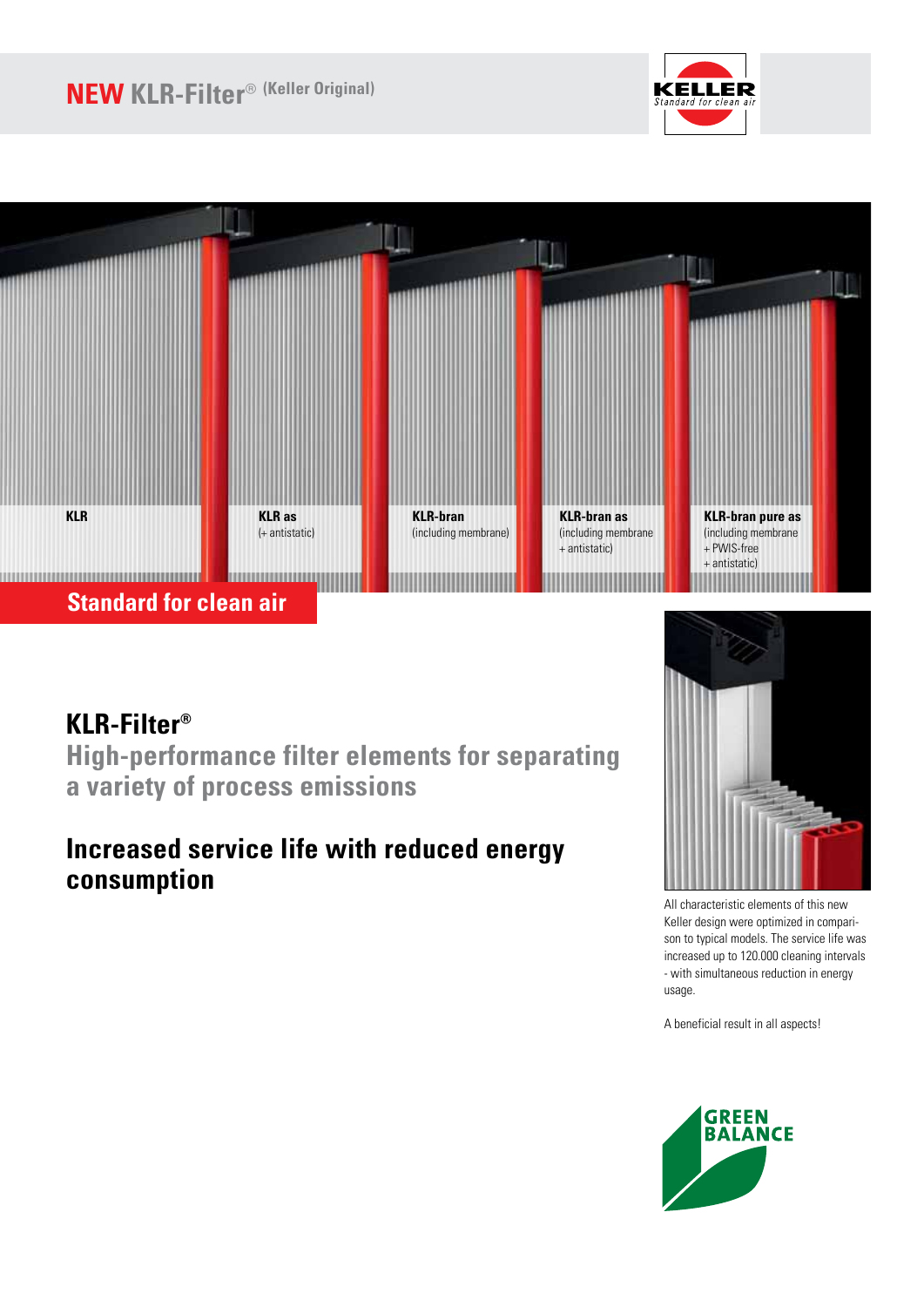### **KLR-Filter**® **– the new standard**

### **KLR-Filter**® **stands for Keller Long Run**

Keller Lufttechnik commands decades of experience in the separation and extraction of manufacturing emissions in diverse industries.

Keller developed a new generation of filters in various designs in order to meet increased demand, especially for prolonged filter service life.

The new specifications resulted from our comprehensive practical experience.

KLR-Filter® denotes Keller Long Run filter.

#### **The pleated surface was increased** The surface of the filter was expanded using finer pleats. The energy demand

decreased by 5 % due to minimal pressure loss.

### **Flow-optimised frame construction**

The wide sidebars are composed of GFC and are streamlined to optimize the inflow of dirty air, while protecting the filter from direct particle impact and excessive wear.

#### **KLR-Filter**® **have a service life of up to 120.000 cleaning intervals** The original Keller KLR-Filter® set a new

service life record in this filter design, with up to 120.000 cleaning intervals.

This superior quality was achieved with the choice of materials, and with our high-quality, state-of-the-art in-house manufacturing process in particular.

**New design for energy conservation** Additional features of the KLR-Filter<sup>®</sup> are very low filter resistance and optimized dirty air flow which result in reduced energy usage.

**Versatile Due** to their various characteristics. the new KLR-Filter® is suitable for many applications, ranging from thermal processes to grinding processes, to wet painting processes.

Operating temperature up to 110 °C.



This diagram illustrates the design of the original Keller KLR-Filter®.

The self-supporting filter plates present a larger number of pleats, thereby increasing the filter surface as compared to the customary filter design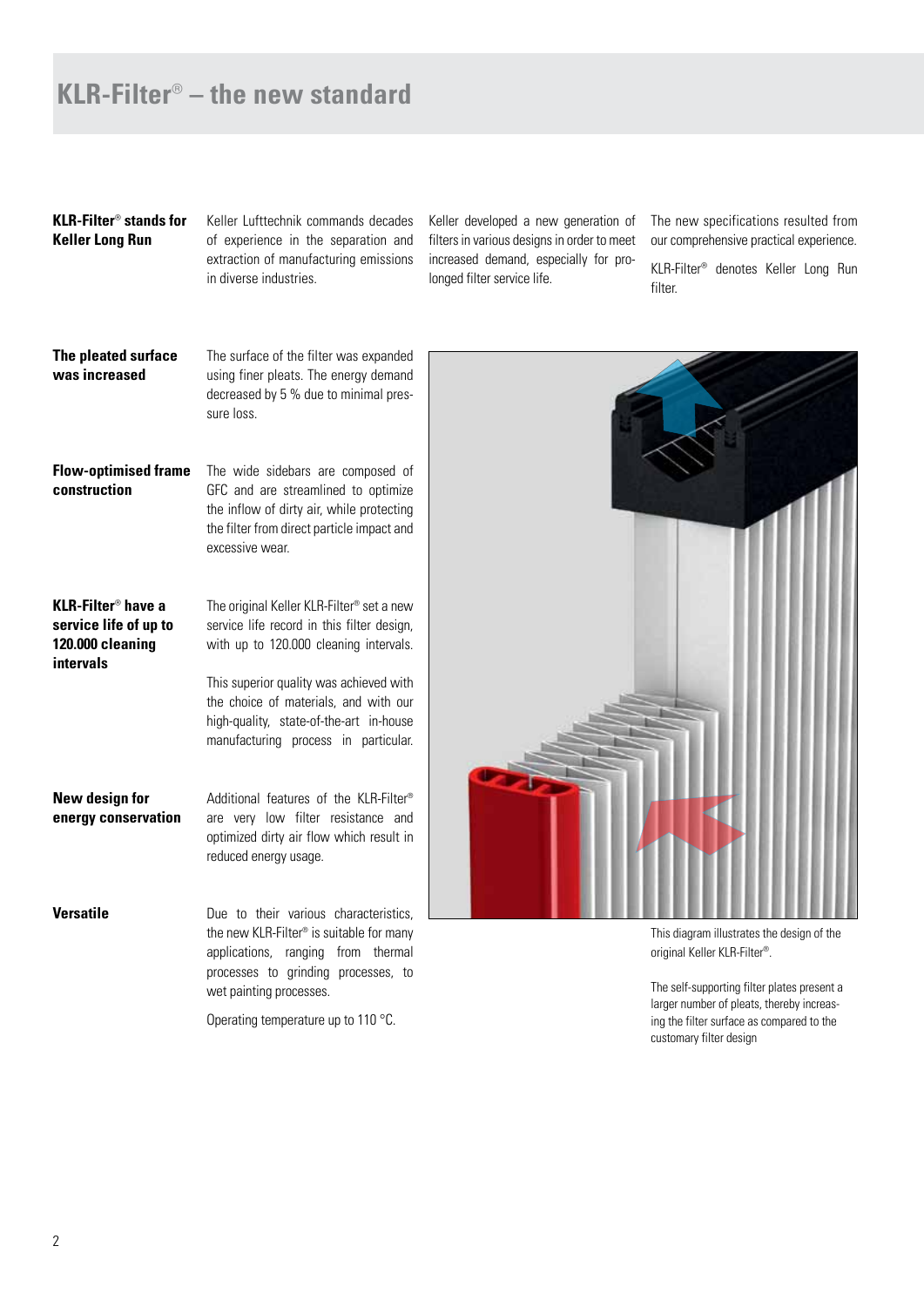## **Filter for exhaust air and return air operation**



#### **KLR-Filter**® **for exhaust air operation**

KLR-Filter® without an additional mem brane is suitable for numerous applications in exhaust air operation, or as an additional feature for return air operation because of its high separation efficienciy.

The basic operating conditions must be clarified in advance by the operator. If required, we will be pleased to provide a consultation.



 KLR-Filter® in standard design KLR as in antistatic design **Residual dust content < 0,5 mg/m<sup>3</sup>**



VARIO eco dry separator with exhaust air operation

### **KLR-bran filters are suitable for thermal processes and painting processes - as well as for return air operation**

≥ 99.9 % separation efficiency of KLR-bran filters (nearly H13 filter quality)

KLR-bran filters are equipped with a PTFE membrane to separate particulate. All configurations can be obtained with an **IFA-M-test certificate** for return air operation **according to the DIN EN 60335-2-69.**



The diagram shows a KLR-bran filter including separation membrane



KLR-bran filter in various designs

KLR-bran (standard, including PTFE membrane)

KLR-bran as (including membrane + antistatic)

KLR-bran pure as (including membrane + PWIS-free + antistatic)

**Residual dust content < 0,1 mg/m<sup>3</sup>**

| Overview of the various versions                 | <b>KLR</b> | <b>KLR</b> as | <b>KLR-bran</b> | <b>KLR-bran as</b> | <b>KLR-bran pure as</b> |
|--------------------------------------------------|------------|---------------|-----------------|--------------------|-------------------------|
| Residual dust content: $<$ 0,5 mg/m <sup>3</sup> | $\bigcirc$ |               |                 |                    |                         |
| Residual dust content: $<$ 0,1 mg/m <sup>3</sup> |            |               |                 | $\bigcirc$         |                         |
| Application temperature: up to 110 °C            | $\bigcirc$ |               | $\bigcirc$      | $\bigcirc$         | $\bigcirc$              |
| Cleaning pressure: max. 4 bar                    | $\bullet$  |               | $\bigcirc$      | $\bigcirc$         | $\bigcirc$              |
| including addtitional PTFE membrane              |            |               | $\bigcirc$      | $\bigcirc$         | $\bullet$               |
| in antistatic design                             |            |               |                 | $\bigcirc$         | $\bullet$               |
| PWIS-free                                        |            |               |                 |                    | ∩                       |

Service life: up to 20.000 operating hours or up to 120.000 cleaning intervals; for 3 years max.\*

\* with intended use according to the instruction manual